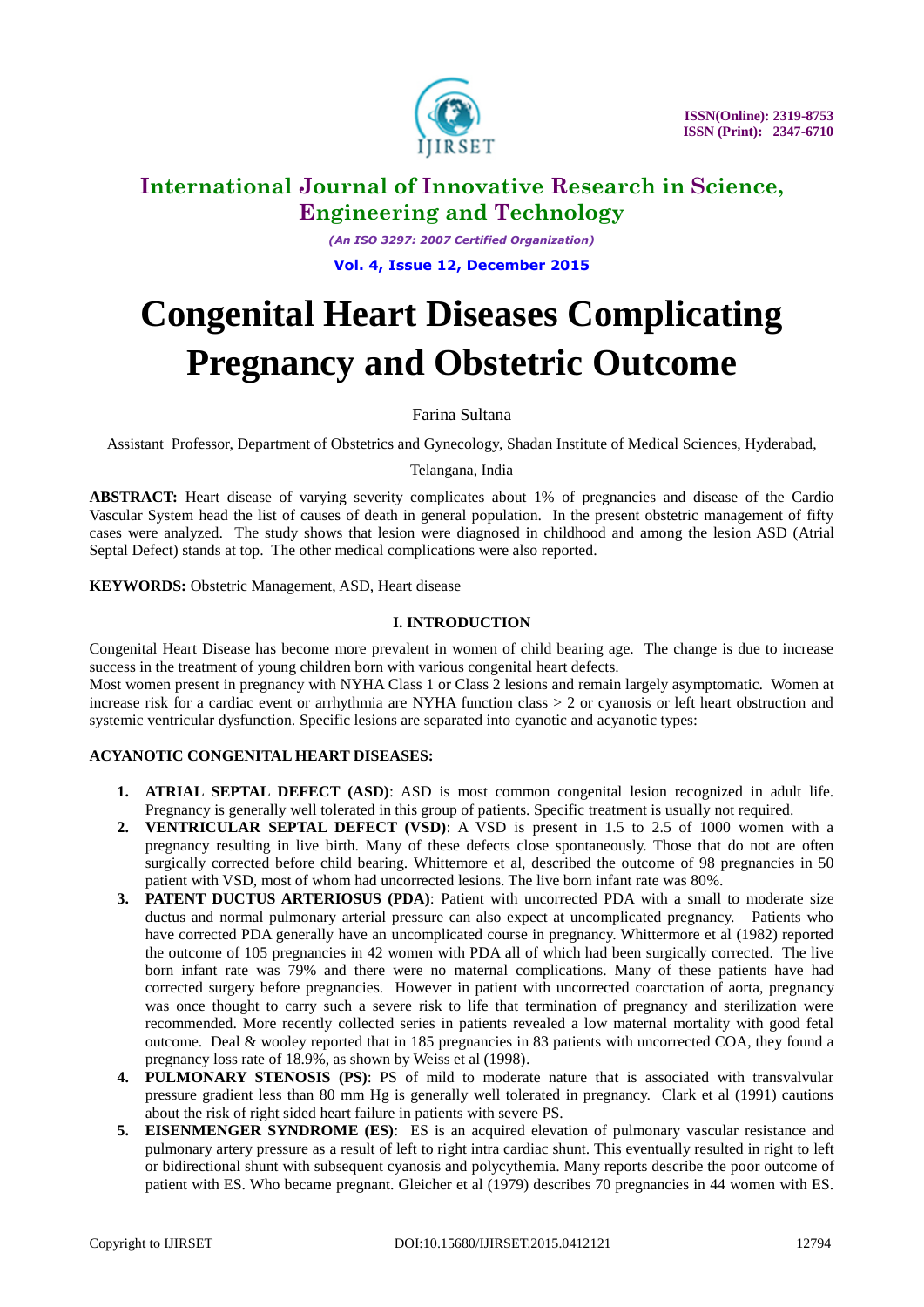

*(An ISO 3297: 2007 Certified Organization)*

### **Vol. 4, Issue 12, December 2015**

Maternal mortality rate was 36.1%, 26.7% and 33.3% for  $1<sup>st</sup>$ , 2nd, and  $3<sup>rd</sup>$  pregnancies, respectively, as mentioned by Jeyamalar R et al (1992).

**6. PRIMARY PULMONARY HYPERTENSION**: Primary pulmonary hypertension is uncommon and there are few reports of pregnancy associated with this condition. The maternal mortality rate is 30-56%. Premature deliveries indicated for maternal reasons in majority of cases, as mentioned by Sinnenberg RJ (1992) and Mc Caffrey RM and Dunn LJ (1964). Meyer et al (1964) described a series of 57 pregnancies in such patients with a maternal mortality of 7% and a fetal loss rate of 22%. The increase in maternal mortality and morbidity is due to the decrease in systemic vascular resistance associated with pregnancy and a subsequent rise in the patients with right to left shunt. This leads to further cyanosis, a compensatory rise in hematocrit, and a corresponding decrease in arterial oxygen saturation for patients entering pregnancy with corrected lesion, the prognosis is favorable.

### **CYANOTIC CONGENITAL HEART DISEASE:**

**TETRALOGY OF FALLOT (TOF)**: Tetralogy of Fallot is the most common cyanotic heart lesion that permits survival into adulthood. For the patient without prior surgical correction, the prognosis is guarded. Singh et al (1982) reported the outcomes of 40 pregnancies in 27 patients with surgically corrected TOF. There were no maternal deaths.

### **II. MATERIAL AND METHODS**

The present study comprises of patients admitted in Government Maternity Hospital, Nayapul, Osmania Medical College, Hyderabad with congenital heart disease. The total No. of admission into Govt. Maternity Hospital is 44,593. Total number of heart disease patients was 177 and this includes 55 patients with congenital heart disease, the obstetric management. Type of cardiac lesion, when the lesion was diagnosed, when surgically corrected, age of correction, medical and obstetric management, mode of delivery and indication for caesarean section, and perinatal outcome were analyzed.

General Examination includes General condition, Temperature, Pulse rate, rhythm, volume, Respiratory rate, Blood pressure, Jugular venous pressure, Pallor, Edema, Hepatomegaly, Splenomegaly, Thyroid, Dental caries.

Cardio vascular system includes Heart sounds-S1, S2, Murmurs – Degree of murmur, Radiation of murmur and any other additional findings. Respiratory system: Lungs, e/o crepitations /wheeze.

Obstetric examination includes P/A – Uterus – height, Relaxed /acting, Presentation, Fetal heart rate, Liquor content, estimated fetal weight  $P/V - Cx$  – length, Dilatation, Pelvic assessment.

Mode of delivery - Vaginal, LSCS

Baby details - Sex, Weight, Apgar, Nursery admission.

### **INVESTIGATIONS:**

- 1. Investigations to assess the cardiac status (a) Electro cardiogram (b) Echocardiography (c) Evaluation with the cardiologist.
- 2. Investigations to assess the complicating factors (a) Hemoglobin (b) Urine: Routine and microscopy, Culture sensitivity (c) Serum electrolytes (d) Serum uric acid, blood urea nitrogen, blood sugar.
- 3. Investigation for fetal growth and fetal wellbeing (a) Ultrasonography, EFW,GA, BPP, Liquor content, IUGR (b) Fetal Doppler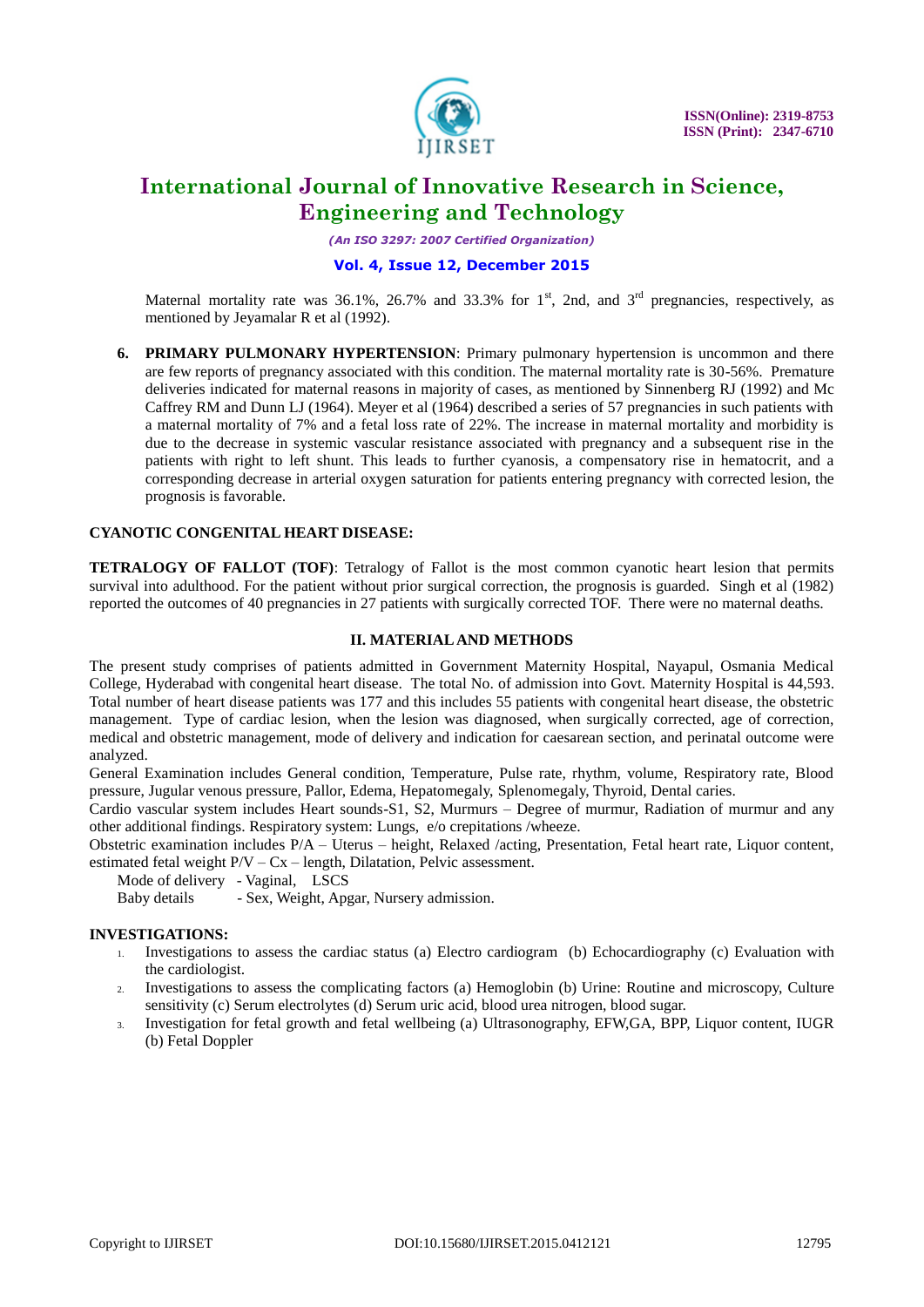

*(An ISO 3297: 2007 Certified Organization)*

### **Vol. 4, Issue 12, December 2015**

| $1b$ ost        | partma<br>period            | $\approx$            | Period                   | uneventiul |                  |                    |                                     |                  | $\mathfrak{t}$          | ä,                           | ä,                    |                            |                   | à.                      | Ħ.                   | ú,                          | ä                         |             | ż                      | ú,                 | ż               |                   |          |                           |                               | ä.                     | $\boldsymbol{u}$     |      |              |                                         |                                             |               | Period         | uneventiul |                                                                   |
|-----------------|-----------------------------|----------------------|--------------------------|------------|------------------|--------------------|-------------------------------------|------------------|-------------------------|------------------------------|-----------------------|----------------------------|-------------------|-------------------------|----------------------|-----------------------------|---------------------------|-------------|------------------------|--------------------|-----------------|-------------------|----------|---------------------------|-------------------------------|------------------------|----------------------|------|--------------|-----------------------------------------|---------------------------------------------|---------------|----------------|------------|-------------------------------------------------------------------|
| Indication      |                             | Ļ.                   | <b>Fetal</b>             | distress   |                  | $\mathbf{r}$       | Pailure to                          | progress<br>1903 |                         | Pr.TSCS<br>Pr. LSCS          |                       |                            |                   | $\blacksquare$          |                      | Pr. LSCS                    | $\,$                      |             | <b>ZPt LSCS</b>        | LSCS               | Pr LSCS         | Fetal             | distress |                           | abnormal                      |                        | Pr.TSCS              |      |              | $O\log^4$                               | Oligo <sup>*</sup>                          | Foar          | 11.GR, Oligo*  |            |                                                                   |
| Mude            | delivery<br>능               | $\leq$               | <b>ISCS</b>              |            | <b>U</b> ldS     | <b>GMS</b>         | <b>LSCS</b>                         | <b>ISCS</b>      | <b>UMS</b>              | <b>ISCS</b><br>SCS           |                       | <b>GMs</b>                 | <b>A</b> klS      | (IMdS)                  | Julet                | LSCS                        | <b>U</b> /dS              |             | <b>U</b> McIS          | <b>LSCS</b>        | LSCS            | LSCS              |          | <b>U</b> /dS              | <b>LSCS</b>                   | <b>U</b> /dS           | <b>ISCS</b>          |      | Outlet       | LSCS                                    | <b>TSCS</b>                                 | LSCS          | <b>LSCS</b>    |            | <b>ISCS</b>                                                       |
| Duration        | laboaur<br>đ                | 51                   |                          |            | $4 \, \text{ms}$ | it0 lins           | $\widetilde{\Xi}$                   | hours            |                         |                              |                       | $2 \text{ hrs}$            | $1 \text{ hr} 20$ | $12$ hrs                | $>12$ lirs           | $\bullet$                   | l0 lin                    |             |                        | $2 \, \mathrm{ms}$ |                 | $\bullet$         |          | $\stackrel{\pm}{=}$       | $\bullet$                     | i∬∬                    | $\,$                 |      | $>12$ hrs    |                                         | $\bullet$                                   |               | $\mathbf{r}$   |            |                                                                   |
| Obstetrics      | complications               | ⋣                    |                          |            | $\blacksquare$   | $\mathbf{u}$       |                                     |                  |                         | É                            |                       | $\blacksquare$             |                   | <b>EXER</b>             |                      | <b>IUGR, low</b>            | $\blacksquare$            |             |                        |                    |                 | Fetal distress    |          |                           | ahnormal                      |                        |                      |      |              | $O\frac{1}{2}$ or $\frac{1}{2}$         | ிழ்ற <sup>்</sup>                           |               | <b>TUGK</b>    |            | $\mathop{\mathrm{O}}\nolimits^*_{\mathop{\mathrm{B}}\nolimits}$ * |
| Medical         | Complications               | É                    |                          |            |                  | $\bullet$          | <b>URTI</b>                         |                  |                         |                              | Anaemia               |                            |                   | Anaemia                 |                      | Anaemia                     | LIST                      |             | LIKITI                 |                    | Anacmia         | $\blacksquare$    |          | <b>bronchilis</b>         | Anaemia                       | Anaemia                |                      |      |              | URTI                                    |                                             | Non-ischepic  |                |            |                                                                   |
|                 | Age at<br>repair            | 12                   | $12$ years               |            |                  | $< 12$ years       |                                     | $\frac{1}{2}$    |                         |                              |                       |                            | $>16$ years       |                         |                      | $14 - 16$                   |                           |             |                        |                    |                 | $>16$ years       |          | 14.16                     |                               | 14-16                  |                      |      |              |                                         | >16 years                                   |               |                |            |                                                                   |
| Surgical        | repair                      | $\equiv$             | Corrected                |            | Uncorrected      | Corrected          | Uncorrected                         | Corrected        | Uncorrected             | Uncorrected                  | Uncorrected           | Uncorrected                | Corrected         | Uncorrected             | Corrected            | Uncorrected                 | Uncorrected               |             | Corrected              | Uncorrected        | Uncorrected     | Uncorrected       |          | Uncorrected               | Corrected                     | Corrected              | Uncorrected          |      | Uncorrected  | Uncorrected                             | Corrected                                   | Uncorrected   | Uncorrected    |            | Uncorrected                                                       |
| When the lesion | was detected                | $\equiv$             | Childhood                |            | 2nd pregnancy    | Childhood          | $\mathbb{I}^{\mathrm{a}}$ pregnamcy | childhood        | $210$ р $\alpha$ дладсу | Childhood                    | <sup>1</sup> premancy | $4$ <sup>3</sup> pregnancy | Childhood         | <sup>14</sup> pregnancy | Clindhood            | $3^{\mathcal{A}}$ pregnancy | 1 <sup>st</sup> pregnancy |             | Childhood              | $24$ pregnamey     | pregnancy<br>ī. | Childhood         |          | 1 <sup>st</sup> pregnancy | $\overline{2^{14}}$ pregnancy | Childhood              | Childhood            |      | Childhood    | $2$ <sup><math>n</math></sup> pregnancy | $2th$ pregnancy                             | childhood     | childhood      |            | $2nt$ pregnancy                                                   |
| lype of leison  |                             | $\overline{a}$       | SD <sub>1</sub>          |            | Primary          | ÏÖÏ                | <b>SP</b>                           | Ş                | AS.AR                   | $\tilde{\mathcal{C}}$<br>VSD |                       | $\overline{3}$             | ÞΙλ               |                         | SD <sub>1</sub>      | MVP MR                      |                           | <b>NUMB</b> | $\mathop{\mathrm{SD}}$ | <b>SD</b>          | VSD             | Coarctation of    | aona     | Ĕ                         | Coarclation                   | $\overline{\text{SS}}$ | Coarciation of       | aona | VSD          | VSD                                     | ASD                                         | Coarctation   | Coarcuation of | aona       | <b>MVP MR</b>                                                     |
| Gastalant in    | pregnancy                   | œ                    | E                        |            | Σ                | $\simeq$           | ΙE                                  | P                |                         | 31 weeks                     | $\Xi$                 | $\bullet$                  | $\subseteq$       | 14.35 weeks             | 티                    | $\square$                   | N                         |             | 空                      | $\Xi$              | 空               | LS                |          | Έ                         | IΞ                            | <b>E R</b>             |                      |      | $\Xi$        | $\Xi$                                   | $\Xi$                                       | $\Xi$         | Ιg             |            | Σ                                                                 |
| $\rightarrow$   | delivery                    |                      | 2p1                      |            | <b>CICLAS</b>    |                    | $\bullet$                           | SO <sub>S</sub>  | CIGES                   | <b>LSCS</b><br>SS            |                       | <b>GIAJS</b>               | <b>A</b> klS      |                         |                      | <b>LSCS</b>                 | $\blacksquare$            |             |                        | LSCS               | <b>LSCS</b>     | <b>CIAdS</b>      |          |                           | <b>SIVID</b>                  |                        | <b>ISCS</b>          |      | <b>SPVID</b> | <b>SPVD</b>                             | <b>SIVD</b>                                 | <b>GAdS</b>   | LSCS           |            | LSCS <sub>1</sub>                                                 |
| Gravity         |                             | ÷,                   | 욥                        |            |                  | 의협                 | ㅎ                                   |                  | 의용 의외의원은                |                              |                       |                            |                   |                         | lala                 |                             | ā                         |             |                        | alala              |                 | lS.               |          | ㅎ                         | B                             |                        | 리 용                  |      |              | 의원                                      | lଞାଞାଞ                                      |               |                |            | $\Xi$                                                             |
| L'No.           |                             | se.                  | 11982                    |            | 12192            | 21292              | 21396                               | 15992            | 16238<br>22392          |                              | 11624                 | $\Xi$                      | 11836             | 29232                   | 19926                | 262                         | 4328                      |             | 16128                  | 18929              | <b>28328</b>    | 29236             |          | 29112                     | 18326                         |                        | 16328                |      | 10432        | <b>I8326</b>                            | 18635                                       | 19216         | 18210          |            | 11095                                                             |
|                 | Evaluated at<br>Weeks of CA |                      | 28 weeks                 |            | 20 weeks         | 28 weeks           | 20 weeks                            | 34 works         | 24 weeks<br>28 weeks    |                              | 26 weeks              | 26 weeks                   | 28 weeks          | 32 weeks                | 30 weeks             | 34 weeks                    | 30 weeks                  |             | 28 weeks               | 20 works           | 34 weeks        | 30 weeks          |          | 20 weeks                  | It weeks                      |                        | 32 weeks<br>34 works |      | 30 weeks     | 20 weeks                                | $\frac{26 \text{ weeks}}{26 \text{ weeks}}$ | 28 weeks      | 24 weeks       |            | 32 weeks                                                          |
| ą               |                             | $\frac{1}{2}$        | 품                        |            |                  | ମା ଅ ଅ             |                                     | ₹                | おお                      |                              | $\approx$             | $\approx$                  | 품                 |                         | គ្នា $\frac{1}{2}$ គ |                             | S)                        |             | S,                     | $\frac{25}{20}$    |                 | $\overline{\sim}$ |          | εL                        | ≋                             |                        | ਨ ਨੇ                 |      | X            | S,                                      | $\mathbb{Z}$                                | 왕의            |                |            | S                                                                 |
| <b>Name</b>     |                             | $\mathbf{\tilde{z}}$ | Sunitha                  |            | Raijani          | <b>Vlaheshwari</b> | Savilha                             | Rajitha          | Manga<br>Lalilha        |                              | Jhansi                | Ayesha                     | Pravecr           | <b>Akhtar</b>           | Ameena               | Vijayalaxmi                 | Kalpana                   |             | Samccna                | <b>Shanthi</b>     | Vijaya          | Farbcon           |          | <b>Palmida</b>            | Bee Bee<br>Regim              | Ë                      | Shabana              |      | Shoba        | Shahoor                                 | Vasantha                                    | Yashoda       | Susheela       |            | Sandhya                                                           |
|                 | ದ ಕೆ                        |                      | $\overline{\phantom{0}}$ |            | ò,               | $\mathbf{r}$       | $\overline{ }$                      | ω,               | م ت                     |                              | ∝                     | $\bullet$                  | $\cong$           | $=$                     | ᅼ                    | $\mathbb{D}$                | $\overline{z}$            |             | 12                     | Ì,                 | 二               | $\approx$         |          | $\approx$                 | $\widehat{\pi}$               | $\Xi$ $\approx$        |                      |      | 23           | $\mathbb{R}^2$                          | $\approx$                                   | $\frac{1}{2}$ |                |            | $\approx$                                                         |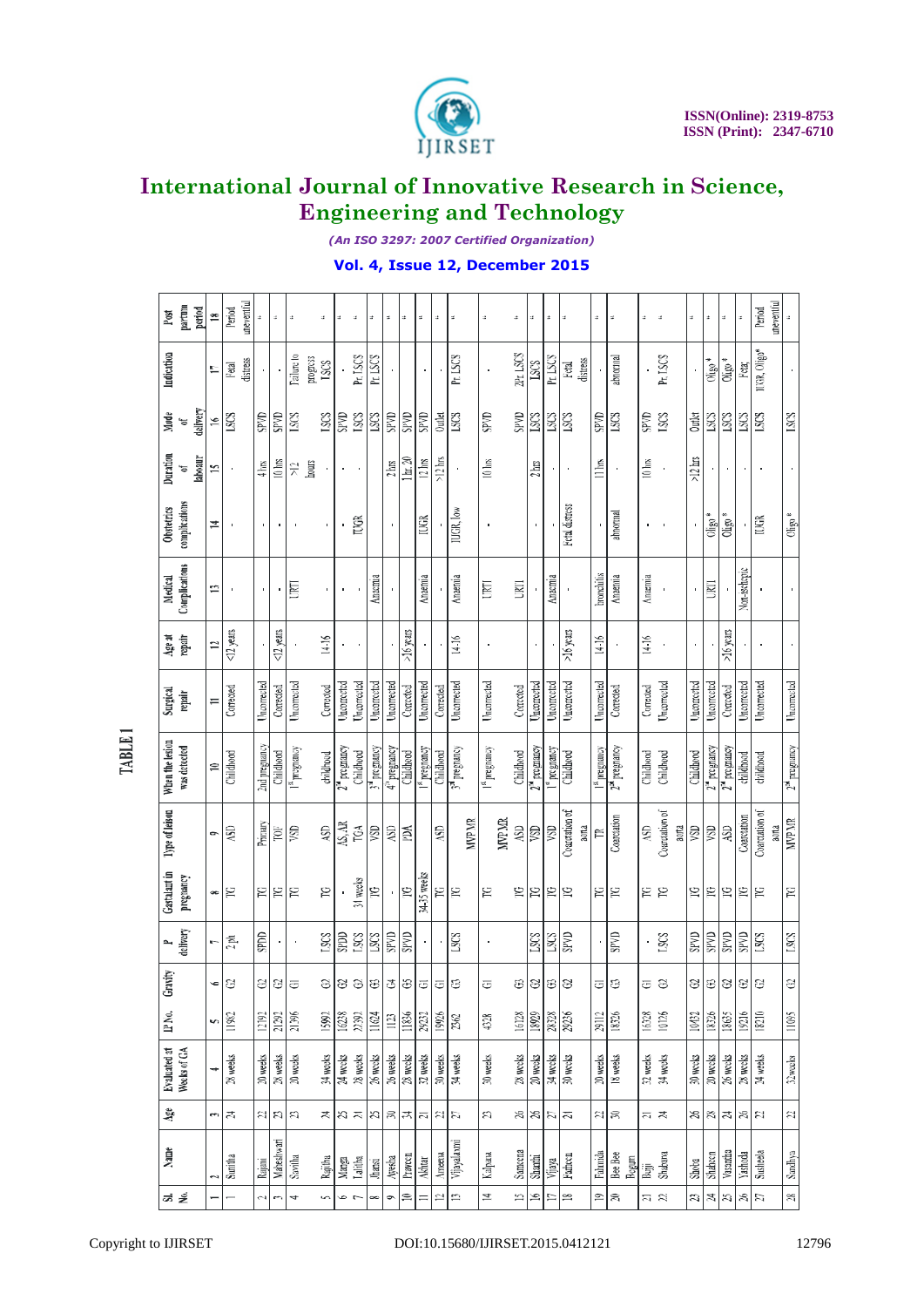

*(An ISO 3297: 2007 Certified Organization)*

### **Vol. 4, Issue 12, December 2015**

| Post            | partum                   | period    | $\mathbb{S}$  | ä           | $\vec{u}$         | ä,                                | ģ.                      | t,                                          | ģ.                  | $\sharp$           | š,                   | ¢                            | ä                    | g.                     | t,               | ä,          | t,               | ä,                           | ¢,                        | s.                       | $\boldsymbol{z}$                   | ă,                           | ä                     | ¢                   | s,                                                                                    | s.             | s,                          | t,              | š,                      | ģ,                                     |         |
|-----------------|--------------------------|-----------|---------------|-------------|-------------------|-----------------------------------|-------------------------|---------------------------------------------|---------------------|--------------------|----------------------|------------------------------|----------------------|------------------------|------------------|-------------|------------------|------------------------------|---------------------------|--------------------------|------------------------------------|------------------------------|-----------------------|---------------------|---------------------------------------------------------------------------------------|----------------|-----------------------------|-----------------|-------------------------|----------------------------------------|---------|
| Indication      |                          |           | $\Box$        |             |                   |                                   |                         |                                             |                     | $0^{\prime}$ ieo   |                      | $\blacksquare$               | $\blacksquare$       |                        |                  |             |                  |                              |                           |                          |                                    | Reduced retal<br>movements   |                       |                     |                                                                                       |                |                             |                 |                         |                                        |         |
| Mode            | $\mathbf{a}$             | delivery  | $\frac{1}{2}$ | <b>ISCS</b> | ISCS              | Outlet forceps                    | <b>GIVID</b>            | <b>GMS</b>                                  | Discharge           | <b>SCS</b>         | Outlet               | <b>GMdS</b>                  | <b>LIARS</b>         | Discharge              | <b>UMS</b>       | Discharge   | <b>GMR</b>       | <b>CIVES</b>                 | <b>GMdS</b>               | discharge                | <b>CINAS</b>                       | <b>TIARS</b>                 | <b>LSCS</b>           | <b>UMS</b>          | <b>GMS</b>                                                                            | Discharge      | SPVI)                       | <b>GMR</b>      | Outlet                  | Oullet                                 | lorueps |
| Duration        | $\tilde{a}$              | labour    | 12            |             | $2 \text{ hrs}$   | hours<br>$\overleftrightarrow{ }$ | $10 \text{ hrs}$        | 10 hrs                                      |                     |                    | $\stackrel{\leq}{=}$ | to his                       | $8 \text{ hrs}$      |                        | 1 hr. 45         |             | $12 \text{ m/s}$ | $2 \text{ hrs}$              | to his                    |                          | $\frac{8}{3}$ hrs                  | $6 \, \text{ht}$             |                       | 8 hrs               | 9 lit's                                                                               |                | t0 hrs                      | to his          | $>12$ hrs               | $\frac{14 \text{ hrs}}{2 \text{ hrs}}$ |         |
| Obstetrics      | complications            |           | Ħ             |             |                   | $\bullet$                         |                         |                                             |                     | olian<br>Ölü       |                      | $\blacksquare$               |                      |                        | <b>Abruption</b> |             |                  | $\frac{1}{2}$                |                           |                          | $\mathbb{L} \mathbb{G} \mathbb{R}$ | 电组                           | $\blacksquare$        |                     |                                                                                       |                |                             |                 |                         |                                        |         |
| Medical         | Complications            |           | ⋍             |             |                   | <b>URIL</b> Pyrexia               | Ξ                       |                                             |                     | $\mathbf{r}$       |                      | 巨                            | $\blacksquare$       |                        | Anaemia          |             | PI, Anaemia      |                              | Апастія<br>UKII,          |                          | <b>Epiloptic</b>                   | Anacmia                      | $\bullet$             | $\bullet$           | $\mathbf{u}$ .                                                                        | $\mathbf{u}$   | $\mathbf{r}$                |                 |                         | 言                                      |         |
|                 | Aye at<br>repair         |           | 穹             |             | $\blacksquare$    | $\blacksquare$                    |                         |                                             |                     |                    |                      | yuny<br>$\frac{1}{\sqrt{2}}$ | vears<br>$\tilde{a}$ |                        | $\blacksquare$   |             | $\blacksquare$   |                              | i,                        |                          | $\gamma$                           | $\blacksquare$               |                       |                     |                                                                                       |                | 146Y                        | $\frac{12}{12}$ |                         |                                        |         |
| Surgical        | repair                   |           | $\equiv$      | Corneued    | Uncorrected       | Uncorrected                       | Uncorrected             | Uncorrected                                 | Uncorrected         | <b>L'nonrected</b> | Conected             | Corrected                    | Cornetted            | Uncorrected            | Uncorrected      | Uncorrected | Uncorrected      | Uncorrected                  | Uncorrected               | Uncorrected              | Corrected                          | <b>L</b> incorrected         | Uncorrected           | Uncorrected         | Uncorrected                                                                           | Uncorrected    | Uncorrected                 | Corrected       | Uncorrected             | Uncorrected                            |         |
| When the lesion | was detected             |           | $\equiv$      | childhood   | childhood         | programey                         | childhood               | l <sup>st</sup> pregnancy                   | pregnancy           | Childhood          | Childhood            | l <sup>3</sup> pregnancy     | programey<br>ั⊣      | pregnancy<br>$\bar{z}$ | l" pregnancy     | pregnancy   | Childhood        | i pregnancy                  | 1 <sup>st</sup> pregnancy | l <sup>3</sup> pregnancy | l <sup>4</sup> pregnancy           | Childhood                    | Childhood             | Childhood           | 1 <sup>st</sup> pregnancy                                                             | childhood      | l <sup>st</sup> pregnancy   | childhood       | <sup>14</sup> pregnancy | childhood                              |         |
|                 | Type of<br>Leison        |           | $\bullet$     | Ľ           | ASDE PS           | I                                 | ASD                     | $\wedge$ SI)                                | USV                 | VSD&PAII           | VSD                  | Conriatriu<br>Ε              | Coarctation          | ≅                      | VSI)             | ≅           | <b>GN</b>        |                              | 13                        | ΓŠ                       | AŞD                                | ¥                            | <b>FOR</b>            | ≋                   | $\widetilde{\asymp}$                                                                  | $\cong$        | $\lambda_{\rm SD}^{\rm SD}$ | $\lesssim$      | QW                      | 鄔                                      |         |
| Gastalant       | 5                        | pregnancy | œ             | 吕           | 의의                |                                   |                         | Ξ                                           | $\cong$             | Ξ                  | Ε                    | Ξ                            | 입                    |                        | Ξ                | $\subseteq$ | Ξ                | 32 weeks                     | Ξ                         |                          | <b>A</b><br>R                      | $\Xi$                        |                       | 의의                  | $\mathbb{R}$                                                                          | C)             | $\Xi$                       | 32 weeks        | Ξ                       | $\simeq$                               |         |
| Mode of         | delivery                 |           |               | <b>SSL</b>  | <b>GN4S</b>       |                                   |                         | $\blacksquare$                              |                     | $\blacksquare$     |                      | $\mathbf{I}$                 | $\mathbf{r}$         |                        | <b>GMS</b>       | <b>SIND</b> |                  | <b>CIAGS</b>                 | $\mathbf{I}$              |                          | $\blacksquare$                     |                              | $\blacksquare$        |                     | ٠                                                                                     | $\blacksquare$ | $\mathbf{I}$                |                 | $\blacksquare$          |                                        |         |
| Gravid          |                          |           |               |             | 희의의               |                                   | $\overline{\mathbb{G}}$ |                                             | 히히                  |                    | 히                    | $\overline{\circ}$           | $\overline{\circ}$   | $\overline{5}$         |                  | 려외의의의       |                  |                              |                           |                          | ට ප                                | 5                            | $\overline{\text{C}}$ | $\overline{\sigma}$ | 리히리의                                                                                  |                |                             |                 | $\overline{\mathbb{C}}$ | E                                      |         |
| $P$ No.         |                          |           | in.           | 17186       | 5993              | 1202                              | 11890                   |                                             | $\frac{5883}{1220}$ | 28162              | 28236                | 11695                        | 1711                 | 10572                  | 18695            | 15384       | 17314            |                              | 160071                    | 11270                    | 12183                              | 12017                        | 11270                 |                     | $\frac{8}{2}$ $\frac{8}{2}$ $\frac{8}{2}$ $\frac{8}{2}$ $\frac{15}{2}$ $\frac{82}{2}$ |                |                             |                 | 22416                   | 15652                                  |         |
|                 | Evaluated<br>at Weeks of | ే         |               | 30 weeks    | 20 weeks          | $32$ weeks                        | 34 weeks                | $\frac{32 \text{ weeks}}{30 \text{ weeks}}$ |                     | <b>Z</b> kweeks    |                      | 32 weeks                     | 34 weeks             | 24 weeks               | 26 weeks         | 28wccks     | 26weeks          | 24weeks                      | <b>Z</b> kweeks           |                          | 24 weeks<br>32 weeks               | 30 weeks                     | 32 works              | <b>3Dweeks</b>      | 32weeks                                                                               | $28$ weeks     | 30 <sub>weeks</sub>         | 31 weeks        | 28 weeks                | 32 weeks                               |         |
| ą               |                          |           |               |             | ∾⊠ ଯ∣ଞ            |                                   |                         | ଯାଆ≏ା                                       |                     |                    | ន ភ $\vert$ ន        |                              | $\approx$            | 21                     |                  | alalalala   |                  |                              |                           |                          | ≘ 콩                                | $\approx$                    |                       |                     | 의자 이 지하지                                                                              |                |                             |                 | 퇴통                      |                                        |         |
| Name            |                          |           |               | Rasheeda    | Sunitha           | $Goc$ lla                         | Vimala                  | Vimla                                       | Ghousia             | Shareth            | Shabha               | Lalitha                      | Bhavat               | Farzana                | <b>Farzana</b>   | Sunalata    | Sajida           | $D$ evanum                   | Lalilha                   | Urna Rani                | Parvatamma                         | Nagamani                     | Sovjanya              | Arccfa              | Noorjahan                                                                             | Yelamma        | Vielier                     | Fouzia          | Pusina                  | Renuka                                 |         |
|                 | ದ ಸೆ                     |           |               |             | $ z  \approx  z $ |                                   |                         | 의원물                                         |                     | $\mathbb{S}^2$     | $\frac{56}{25}$      |                              | 38                   | θċ,                    | ₽                | ₹           | 47               | $\left  \frac{4}{3} \right $ | $\Rightarrow$             |                          | 45                                 | $\overleftrightarrow{\cdot}$ | $\approx$             | \$                  |                                                                                       |                | କ $ \pi $ ଜ $ $ ଜ $ $       |                 | $\mathbf{z}$            | $\approx$                              |         |